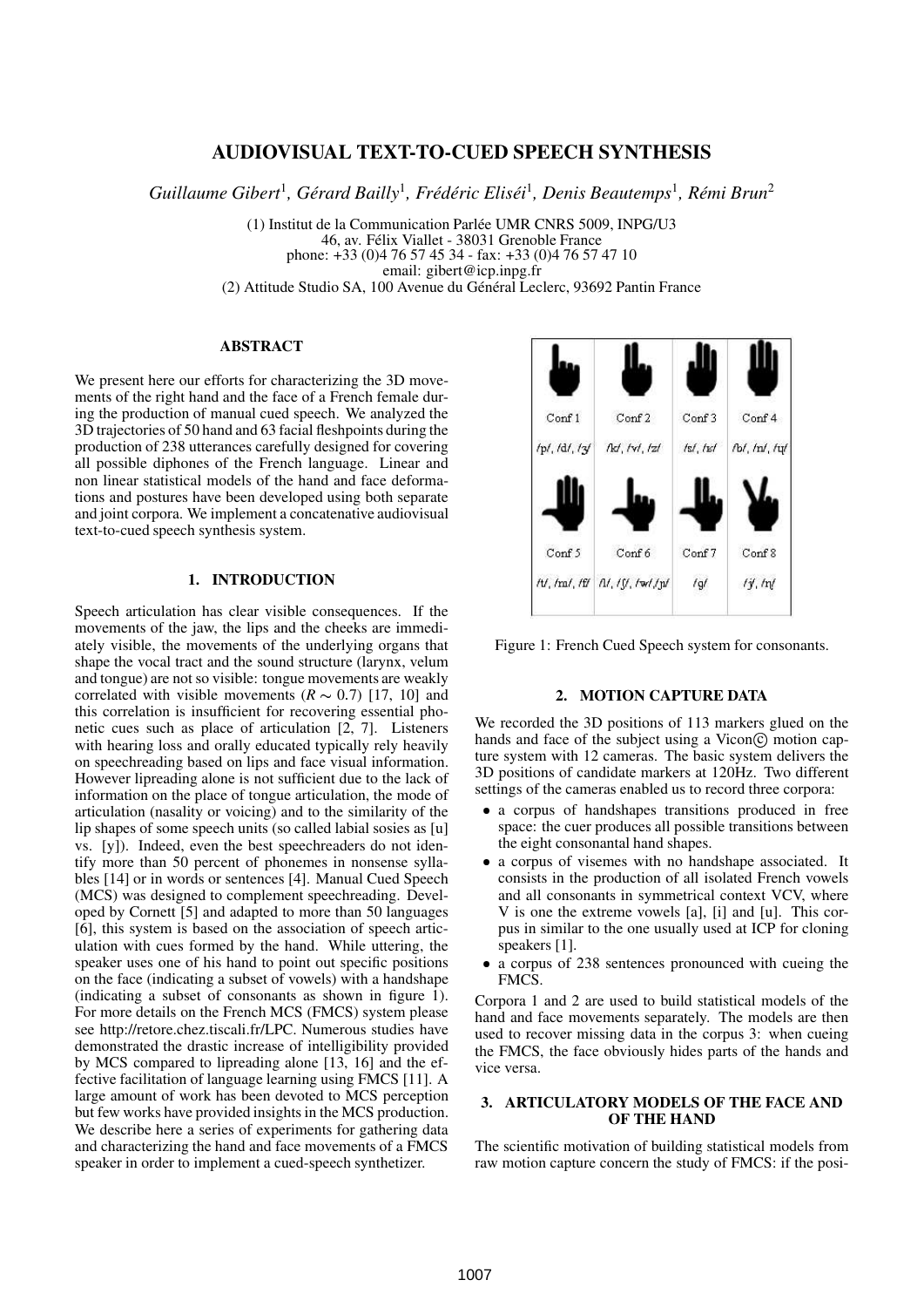tions of markers are always accessible and reliable, the kinematics of the articulation, of the finger tips and fingers/face constrictions offer an unique way for studying the production of FMCS and the laws governing the coordination between acoustics, face and hand movements during cued speech production.

### **3.1 Face**

The basic methodology developed at ICP for cloning facial articulation consists of an iterative linear analysis [1, 15] using the first principal component of different subsets of fleshpoints: we thus subtract iteratively the contribution of the jaw rotation, the lips rounding/spreading gesture, the proper vertical movements of upper and lower lips, of the lip corners as well as the movement of the throat to the residual data obtained by iteratively subtracting their contributions to the original motion capture data. This basic methodology is normally applied to quasi-static heads. Since the movements of the head are free in the corpora 2 and 3, we need to solve the problem of the repartition of the variance of the positions of the 18 markers placed on the throat between head and face movements. This problem is solved in three steps:

- Estimation of the head movement using the hypothesis of a rigid motion of markers placed on the ears, nose and forehead. A principal component analysis of the 6 parameters of the rototranslation extracted for corpus 3 is then performed and the *nmF* first components are retained as control parameters for the head motion.
- Facial motion cloning using the inverse rigid motion of the full data. Only *naF* components are retained as control parameters for the facial motion.
- Throat movements are considered to be equal to head movements weighted by factors less than one. A joint optimization of these weights and the directions of *nmF* facial deformations is then performed keeping the same values for the *nmF* and *naF* predictors.

These operations are performed using facial data from corpus 2 and 3 with all markers visible. A simple vector quantization guarantying a minimum 3D distance between selected training frames (equal here to 2mm) is performed before modeling. This pruning step provides statistical models with conditioned data. The final algorithm for computing the 3D positions of *P3DF* of the 63 face markers of a given frame is:

$$
mvt = mean\_mF + pmF * eigv\_mF;
$$
  
\n
$$
P3D = reshape(mean.F + par * eigv.F, 3, 63);
$$
  
\nfor i := 1 to 63  
\n
$$
M = mvt * wmF(:, i);
$$
  
\n
$$
P3DF(:, i) = Rigid\_Motion(P3D(:, i), M);
$$
  
\nend

where *mvt* is the head movements controlled by the *nmF* parameters *pmF*, *M* is the movement weighted for each marker (equal to 1 for all face markers, less than 1 for markers on the throat) and *P3D* are the 3D positions of the markers without head movements controlled by *naF* parameters *paF*.

#### **3.2 Hand**

Building a statistical model of the hand deformations is more complex. If we consider the forearm as being the carrier of the hand (the 50 markers undergo a rigid motion that will be considered as the forearm motion), the movements of the wrist, the palm and the phalanges of the fingers have

quite complex non linear influence on the 3D positions of the markers. These positions reflect also poorly the underlying rotations of the joints: skin deformation induced by the muscle and skin tissues produce very large variations of the distances between markers glued on the same phalange. The model of hand deformations is built in four steps:

- Estimation of the hand movement using the hypothesis of a rigid motion of markers placed on the forearm in corpus 1. A principal component analysis of the 6 parameters of this hand motion is then performed and the *nmH* first components are retained as control parameters for the hand motion.
- All possible angles between each hand segment and the forearm as well between successive phalanges (using the inverse rigid motion of the full hand data) are computed (rotation, twisting, spreading)
- A principal component analysis of these angles is then performed and the *naH* first components are retained as control parameters for the hand shaping.
- We then computed the *sin()* and *cos()* of these predicted values and perform a linear regression between these *2\*naH+1* values (see vector *P* below) and the 3D coordinates of the hand markers.

The step 4 makes the hypothesis that the displacement induced by a pure joint rotation produce an elliptic movement on the skin surface (together with a scaling factor). The final algorithm for computing the 3D positions *P3DH* of the 50 hand markers for a given frame is:

| $mvt = mean\_mH + pmH * eigv\_mH$ ;                           |  |
|---------------------------------------------------------------|--|
| $ang = mean A + p a H \cdot eigy A;$                          |  |
| $P = \begin{bmatrix} 1 & cos(ang) & sin(ang) \end{bmatrix}$ ; |  |
| $P3DH = Rigid Motion (reshape (P * Xang, 3, 50), mvt);$       |  |

where *mvt* is the forearm movement controlled by the *nmH* parameters *pmH* and *ang* is the set of angles controlled by the *naH* parameters *paH*.



(a) incomplete motion capture data

(b) reconstruction

Figure 2: Reconstruction of a FCS frame. Part of the throat and fingers have not been captured by the motion tracking system but have been reconstructed properly by the face and hand models.

#### **3.3 Modeling results**

Using the corpus 1, the training data for handshapes consists of 8446 frames. Using corpus 2 and 3, the training data for facial movements consists of 4938 frames. We retain *naH* = 12 handshape parameters and *naF* = 7 face parameters.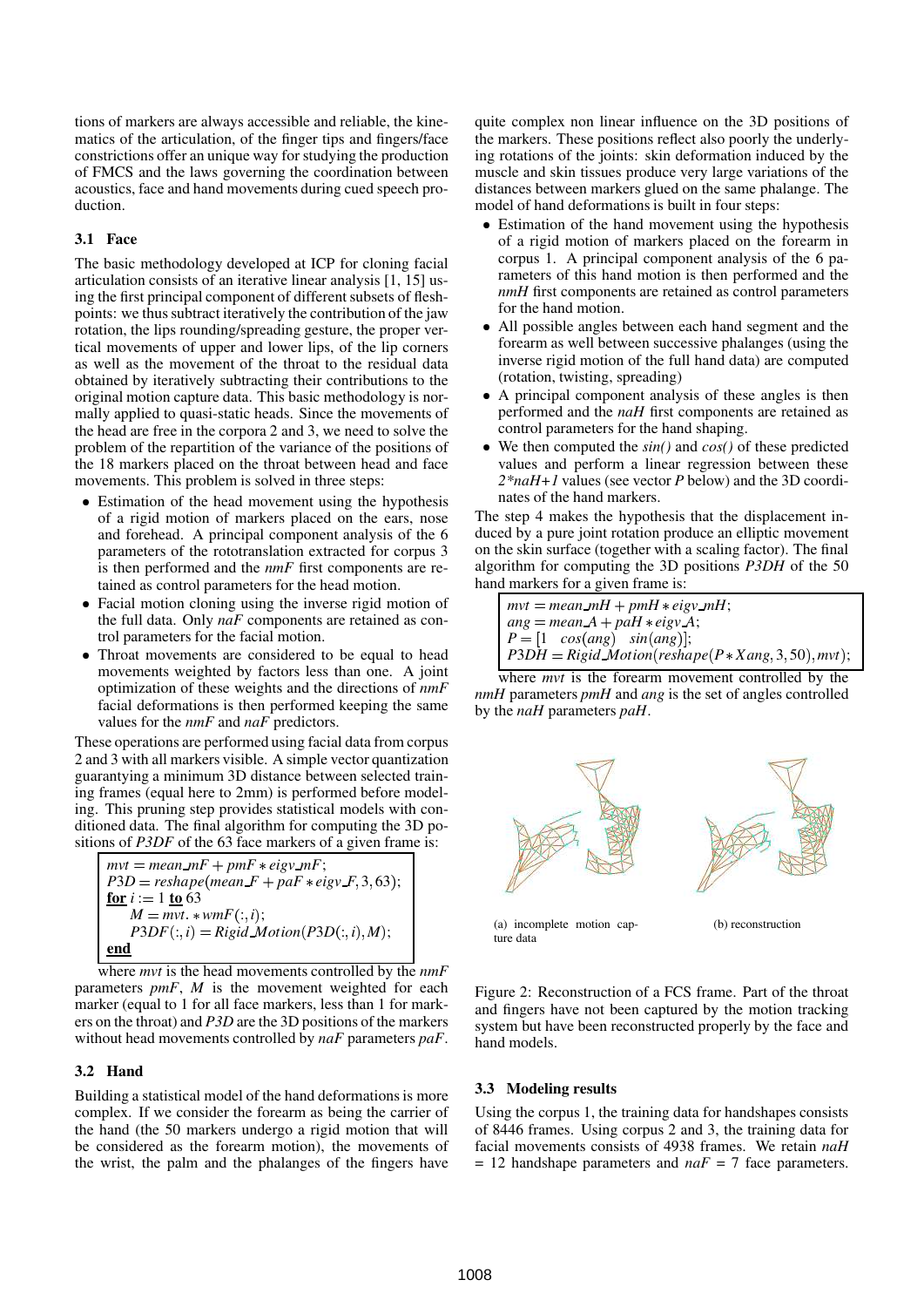Figure 2 shows an example of a raw motion capture frame and the predicted hand and face shapes. Using the first 68 utterances of the corpus 3 as training data (68641 frames) and a joint estimation of hand motion and handshapes(resp. head motion and facial movements), the resulting average absolute modeling error for the position of the visible markers is equal to 2mm for the hand and 1mm for the face (see figure 3). Regularization of the test data (the next 114 utterances) by the hand and face models do not lead to a substancial increase of the mean reconstruction error except for a few sentences (utterance 110 to 136) where the face error is doubled.



(b) learning the models with all the sentences

Figure 3: Mean and standard deviation of the mean reconstruction error for each sentence processed by the hand (top) and face (bottom) models.

### **4. TOWARDS AN AUDIOVISUAL TEXT-TO-CUED SPEECH SYNTHESIS SYSTEM**

This corpus provides an extensive coverage of the movements implied by FMCS and we have designed a first audiovisual text-to-cued speech synthesis system using concatenation of multimodal speech segments. If concatenative synthesis using a large speech database and multi-represented speech units is largely used for acoustic synthesis [9] and more recently for facial animation [12], this system is to our knowledge the first system attempting to generate hand and face movements and deformations together with speech using the concatenation of gestural and acoustic units. Two units will be considered below: diphones for the generation of the acoustic signal and facial movements; and dikeys for the generation of head and hand movements.

### **4.1 Coverage of the corpus: towards text-to-cued speech synthesis**

### **Concatenating segments**

This corpus was designed initially for acoustic concatenative speech synthesis. The coverage of polysounds (part of speech comprised between successive stable allophones, i.e. similar to diphones but excluding glides as stable allophones) is quasi-optimal: we collect a minimum number of 2 samples of each polysound with a minimal number of utterances.



Figure 4: From motion capture data to a videorealistic virtual speech cuer. In figures (b), (c) and (d), a  $[b \varepsilon]$  syllabe is cued.

Although not quite independent, hand placements and hand shapes are almost orthogonal. The coverage of the corpus in terms of successions of hand placements and hand shapes is quite satisfactory : all succession of hand shapes and hand position are present. A first text-to-cued speech system has been developed using these data. This system proceeds in two steps:

- the sound and facial movements are handled by a first concatenative synthesis using polysounds (and diphones if necessary) as basic units
- the head movements, the hand movements and the hand shaping movements are handled by a second concatenative synthesis using dikeys as basic units.

### **Phasing speech and hand gesture**

Once selected these dikeys are further aligned with the middle of the consonnant for a full CV realizations, vocalic onsets for "isolated" vowels and consonantal onsets for "isolated" consonants (this phasing relations are deduced from a preliminary data analysis [8]). If the full dikey does not exist, we seek for replacement dikeys by replacing the second hand placement of the dikey by the closest one that do exist in the dikey dictionary. The proper dikey will be still realized because an anticipatory smoothing procedure [3] is applied that consider the onset of each dikey as the intended target: a linear interpolation of hand placement applied grad